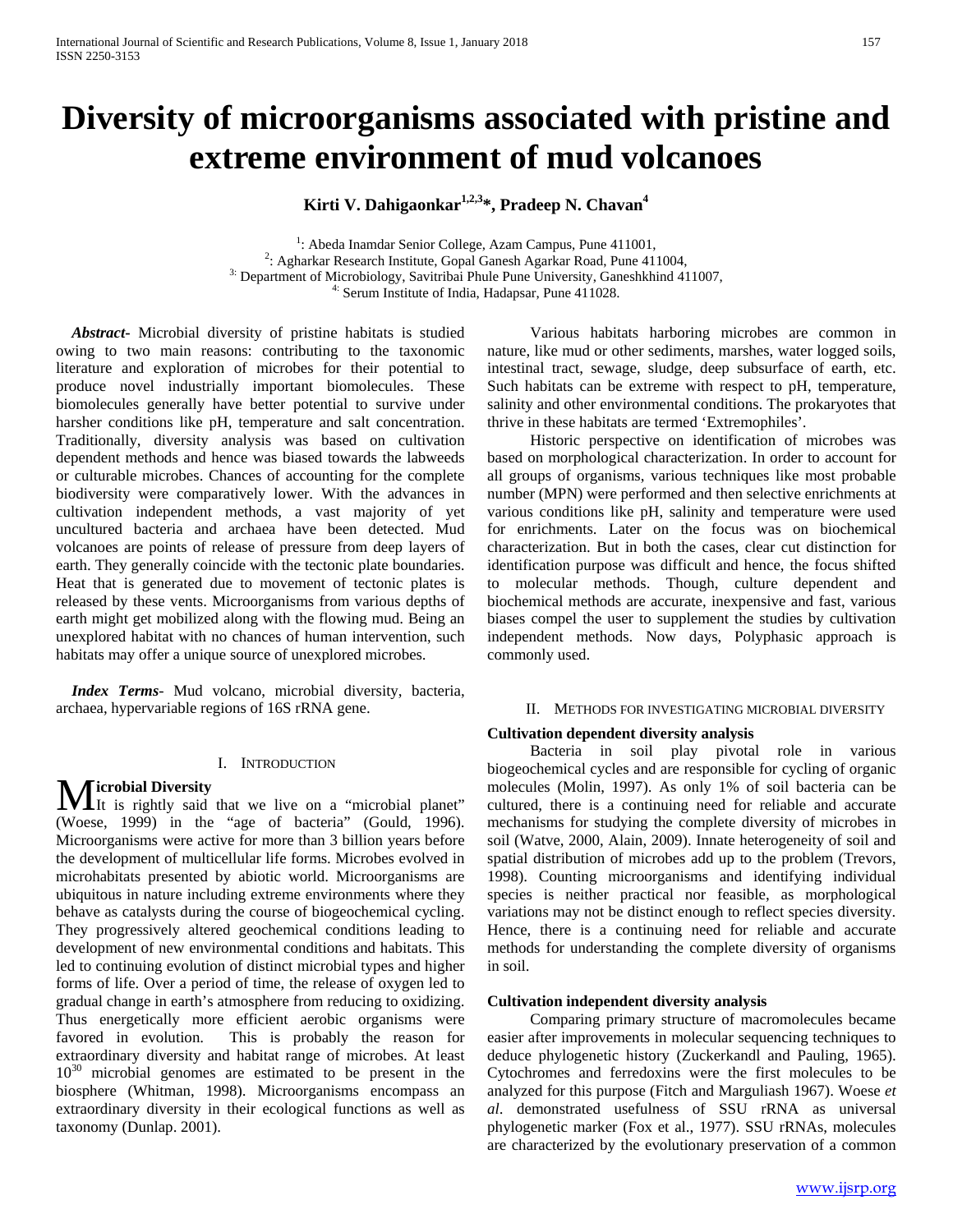core of secondary or higher order structure. Functional pressures dictate the evolutionary preservation of such structure (Bergeys Manual of Systematic Bacteriology). Besides functional constancy, adequate size, ubiquitous distribution, genes coding for SSU have both evolutionarily conserved regions and highly variable structural elements. Varying degree of sequence conservation allows reconstruction of phylogeny for a broad range of relationships (Stackebrandt and Goebel, 1994). Even though large subunit (LSU) would provide twice the phylogenetic information than SSU, the average rate of sequence change is faster significantly than that of 16S. Thus for closer relationships, analysis of larger molecule can be quite valuable (Olsen, 1993). Genes like RNA polymerases, elongation factor G (EF-G), EFTu/1α, RecA, hsp 60, proton translocating ATPase may also be targeted.

**Hypervariable regions of 16S rRNA genes and difference in diversity observed on targeting different hypervariable regions**



 Bacterial 16S rRNA can be divided into 9 hypervariable regions (V1 to V9) flanked by highly conserved regions (Head, 1998, Muyzer, 1993). Taking advantages of these conserved sites, universal primers have been designed that amplify the variable regions of choice. Different community profiles are seen on amplifying various hypervariable regions. So knowledge of preferred V regions to get a complete picture of community is essential. V1 region is found to be most variable but is targeted to a lesser extent owing to its small size (46 bases). V9 and V3 follow variability. So a combination of hyper variable region is targeted V3-V5 and V6-V8 portray maximum biodiversity in case of bacteria (Zhongtang, 2004). Similarly in case of archaea, the preferred hypervariable region is V3 followed by combinations of V1-V2 and V3-V4. Different organisms might be detected when different hyper variable regions targeted by PCR (Zhongtang, 2008).



**Fig 1: Mud Volcanoes and hypervariable regions of the 16S rRNA gene**

## **Limitations of Molecular Methods**

 PCR based molecular techniques are generally used to overcome the limitations of culture based methods. However, numerous biases and limitations have to be taken care of, like efficiency of cell lysis, method of DNA-RNA extraction, primer based PCR bias, preferential amplification of low G+C content DNA etc. If gentle methods are used for genomic DNA extraction gram negative cells lyse easily, but gram positives do not. If the method is too harsh, there are chances of shearing of DNA (Wintzingerode, 1997). If purification method for extraction of nucleic acid is not appropriate, co-precipitation of PCR inhibitors like humic acid may result in their further interference in subsequent PCR analysis. Additional purification steps can lead to loss of DNA, again introducing a bias in molecular diversity analysis (Kirk, 2004). The primers used for PCR amplifications, though universal have proven to have different affinities to templates. Different copy numbers of target genes also complicates the problem. Sequences with low G+C contents separates more efficiently in denaturing steps of PCR and therefore could be preferentially amplified (Wintzingerode, 1997).

## **Diversity analysis in the metagenomic era**

 To take care of the deviations from conserved regions, commonly used primers have been modified with degenerate positions to account for higher number of organisms (Baker and Cowan, 2004). In this case also, the primer designing is based on known cultured representatives' sequences. So, divergent 16S genes have lesser chances of being amplified (J. Rajendhran,2011). A promising alternative to these obstacles appears to be 16S based metagenomic analysis using high throughput sequencer. The most recent and powerful method of analysis is metagenomic analysis. The metagenomic analysis analyzes huge numbers of relatively short DNA sequences (100- 500 bp). The raw material is generated by high throughput next generation sequencers. This is potentially the most powerful technique used (Wommack, 2008) . The validity of metagenomic analysis depends on ability to obtain representative community DNA sample (Chandler *et al*., 1998).

## **Archaea and bacteria**

 Archaea and bacteria are prokaryotes with very diverse phenotypes, nutritional modes and physiology. While the study of fascinating micro-organisms needs no special justification, these prokaryotes provide unique opportunity to gain insight into a number of fundamental conundrums in biology. Earlier view about archaea being relict organisms has now changed radically. Most of the archaea exhibit unique features like methanogenesis, hyperthermophily,halophily, capacity to reduce sulphates etc. Archaea being most ancient lineage of living organisms, set a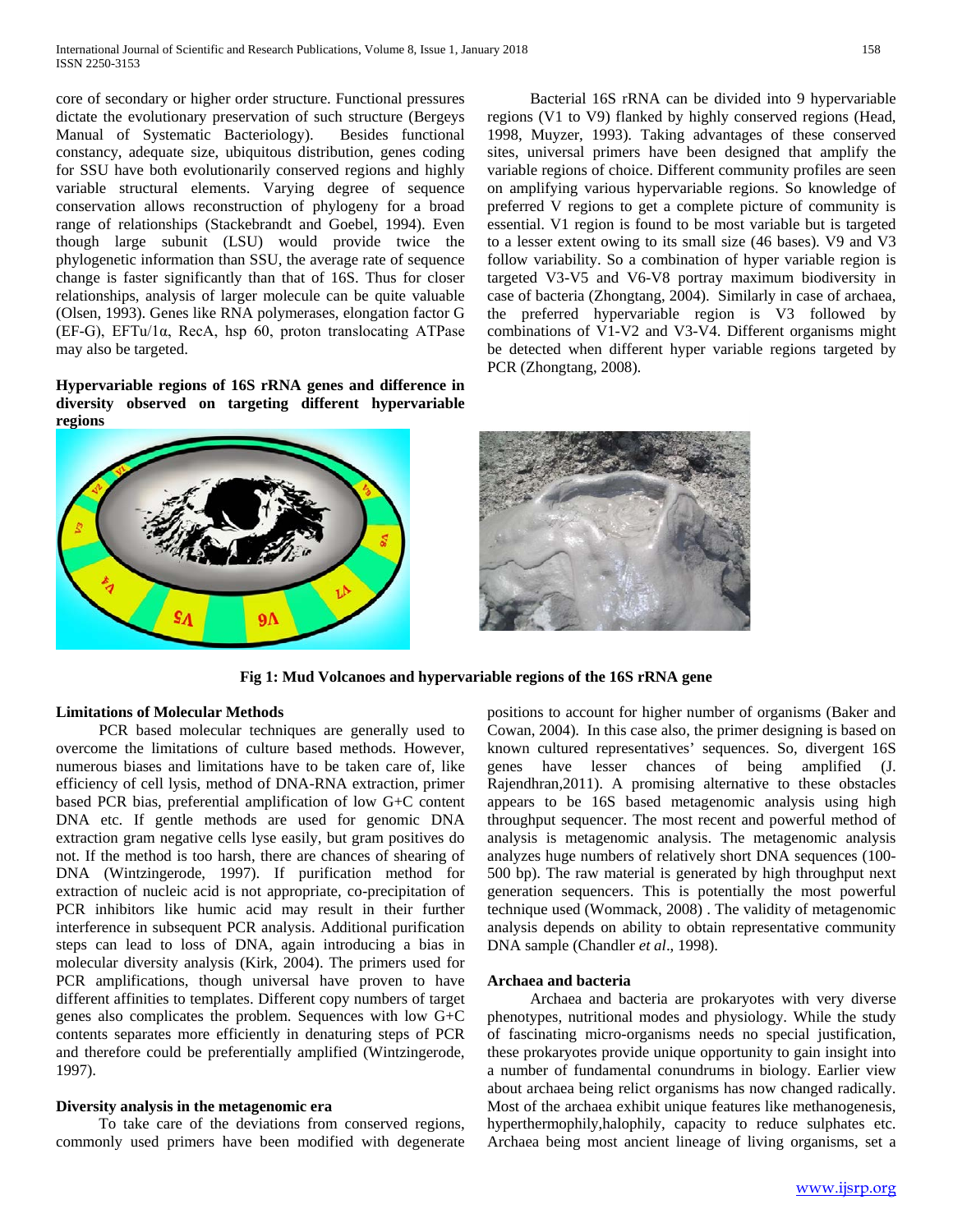boundary for evolutionary diversity.Archaea also share a few characteristics with eukarya like some tRNA genes contain introns, the DNA dependant RNA polymerases are multicomponent enzymes, etc. On the basis of SSU rRNA gene analysis, the archaea consist of three phylogenetically-distinct groups: Crenarchaeota, Euryarchaeota and Korarchaeota. The diversity of prokaryotes is also of great applied importance in bioremediation and bioprospecting (Demirjian, 2001).

## **Mud volcanoes**

 Mud volcanoes are the geologic structures formed as a result of emission of gases (predominantly methane), water and clay-based material at the earth's surface or seafloor. A composite mixture of water and gas along with mud is forcefully ejected through long, narrow openings or fissures in crust resulting in out-flowing mass of mud breccias on the surface. Mud volcanoes are irregularly clustered in separated areas forming belts that coincide with the tectonic plate boundaries. The geological factors responsible for the formation of volcanoes include abnormally high pore fluid pressures (caused due to rapid sedimentation and density inversion), in situ gas generation and strong lateral or vertical compressions which allow deep lying sediments to move upward. Mud volcanoes are believed to originate from a few meters to several kilometers depth (Kopf, 2000). Pore fluid chemistry and fluid rock interaction suggest that aqueous fluids are released at mantle depth (Mottl, 1992). The phenomenon of mud volcanism is global and approximate 1950 individual volcanoes worldwide of which 60 to 65 erupt every year (Dimitrov, 2003).

 As reported in literature, temperature of earth below the surface increases. So, presence of thermophilic organisms can be anticipated in the flowing mud. The water that is mobilized might have its origin in the ocean. So, presence of halophiles can be anticipated as well. Enzymes from organisms present at such locations are stable at high temperatures with optimal activity at temperatures above 70°C. They are also resistant to harsher environmental conditions. Some of these enzymes are active at temperatures as high as 110°C and above. Various strategies are used by organisms growing in such habitats to modify their proteins to confer higher thermal stability, enhanced rigidity and resistance to chemical denaturation etc.

#### **Classification of mud volcanoes**

 Classification of mud volcanoes was initially based on morphological characteristics, style of eruption, size, tectonic settings and chemical composition of volcanic products (Hone, 2007). On a broader scale classification of mud volcanoes is done into three types:

 **Lokbatan type**: Volcanoes with strong explosive nature, commonly with ignition of emitted gases. The period of activity is short, separated by long periods of inactivity. The name derives from location of such type of volcano in Lokbatan on Aspherson peninsula, Azerbaijan on  $25<sup>th</sup>$  October 2001.

 **Chikishlyar type**: Volcanoes characterized by continuous, calm and relatively weak activity. Commonest feature of this type of volcanoes is having numerous vents ejecting water, gas and mud in small quantities.

**Schugin type:** The volcanoes whose activity is transitional between Lokbatan and Chikishlyar type are classified under Schugin type of mud volcanoes (Kalinko, 1964).

# **Microbial diversity of mud volcanoes round the globe and bioprospecting**

# **Terrestrial mud volcanoes:**

 Terrestrial zones with mud volcanoes are hydrocarbon rich indicating a relationship between hydrocarbon generation and mud volcanic eruption. A total of  $5.06$  Tg CH<sub>4</sub> or  $4.98$  Tg carbon, half of which is fossil, and is emitted to the atmosphere by quiescent and eruptive mud volcano activity every year (Dimitrov, 2003).

# **Mud volcanoes of Andaman**

 The Andaman islands (92°-94°E, 6°-14°N) have experienced eruption of mud volcano previously in 1843, 1879, 1907, 1983 and 2003 in Baratang (Vignesh A, 2016). The major catastrophe caused by the magnitude 9.3 mega thrust earthquake and tsunami on 26 December 2004 resulted in shaking the oceans interior and re eruption of the mud volcano (Malik, 2006). Like all other microbial populations of mud volcanoes reported, microbial community of these mud volcanoes is dominated by members of *Proteobacteria*, *Cytophaga / Flavobacter, Archaea, methanogens,* methanotrophs, halophiles and sulfate reducing bacteria. Presence of many novel bacterial and archaeal lineages is indicated in DGGE. Moreover, many of the isolates show lesser sequence homologies to known sequences. The phylogenetic approach to study the microbial community of mud volcanoes showed presence of rare microbes which are potential source for new bioactive molecules like enzymes, biosurfactants, antimicrobial compounds, exopolysaccharide and polyhydroxyalkonates. A novel Gram-negative, oval-shaped, motile bacterium was isolated from the mud containing polar lipids diphosphatidylglycerol, phosphatidylglycerol, phosphatidylethanolamine, three unidentified lipids, one unidentified phospholipid and one unidentified aminolipid. 16S rRNA gene sequence analysis showed that strain was related most closely to the type strains of *Tepidamorphus gemmatus, Bauldia consociata* (P. Anil Kumar, 2012) .

#### **Paclele Mici mud volcanoes in Carpathian Mountains, Romania:**

 Among the terrestrial volcanoes in Carpathian Mountains in Romania, Paclele Mici has been extensively studied for microbial diversity. At the site, thermal alteration leads to release of methane along with higher hydrocarbons and petroleum compounds.  $\delta^{13}$ C value of released methane indicates a thermogenic and likely kerogenic origin (Whiticar, 1999). Considering hydrocarbons as utilizable bacterial substrate, presence of bacteria was anticipated. 16S rRNA gene based diversity analysis was performed. Bacteria were found to be abundant than archaea. Respective abundances of bacteria and archaea were estimated to be 3.4-6.1 x  $10^8$  and 0.25-1.6 x  $10^6$ cells/gm dry weights. Presence of members of order *Methanosarcinales* was confirmed. Bacterial diversity was relatively larger comprising of members of *Deltaproteobacteria, Gammaproteobacteria* and *Bacteroides-Cytophaga* group. The presence of sulphate reducing population is likely to confirm the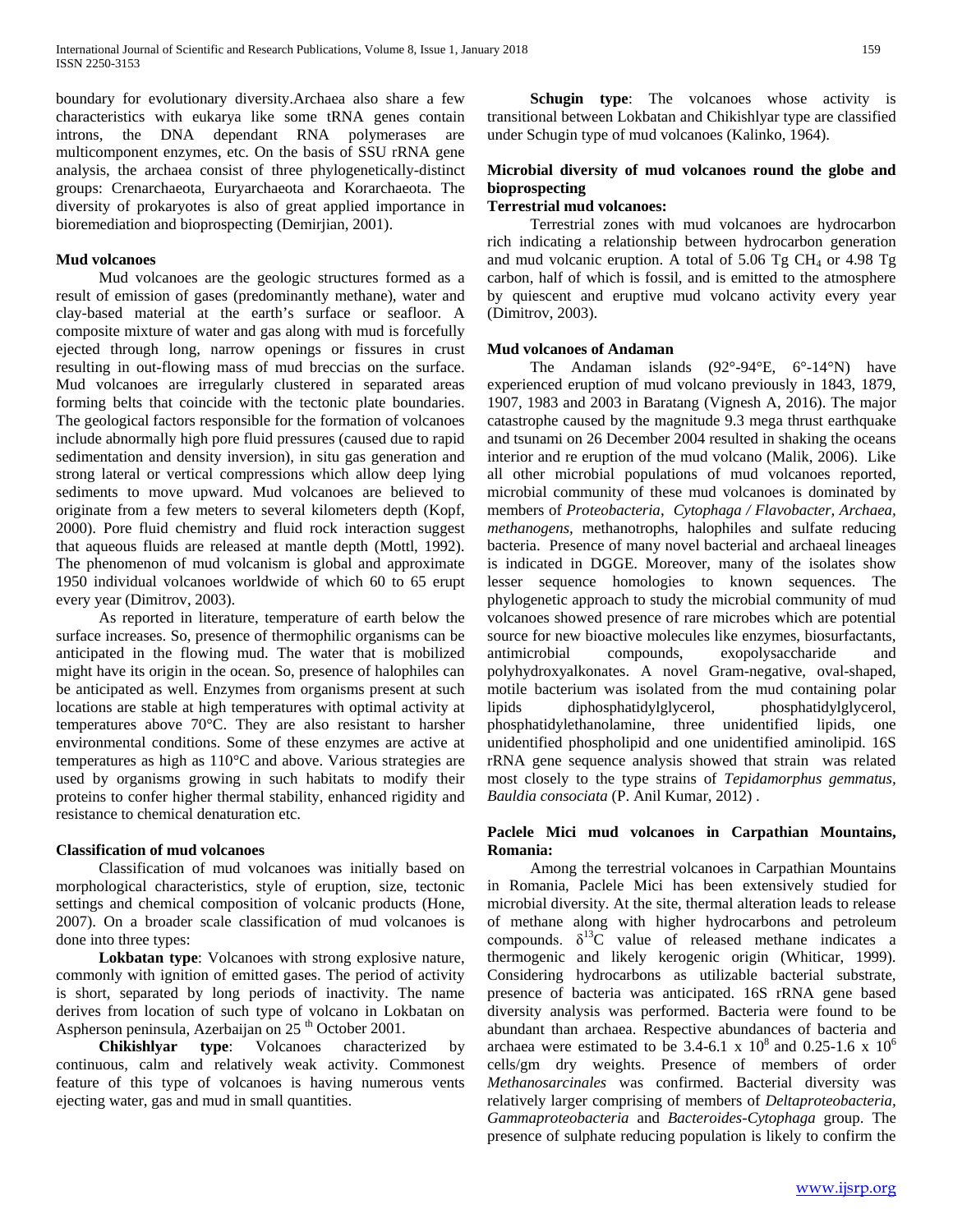presumed marine origin of the volcanic fluid (Karine, 2006). Contribution to aerobic methanotrophy / methylotrophy and methanogenesis to the carbon cycle is significant at the site.

## **Mud volcanoes near Tianshan Mountains in Usu city of Xinjiang, China:**

 Largest group of terrestrial mud volcanoes in China is located near Tianshan mountains in the arid / semi arid regions, comprising of 40 volcanoes, of which 36 volcanoes are active. Clone libraries targeting the 16S rRNA gene were constructed and on sequencing the representative clones, 11 bacterial and 7 archaeal phylotypes were detected. Population of *Proteobacteria* dominated being 79% of the bacterial counts (mostly *Deltaproteobacteria*). *Actinobacteria* constituted 15% followed by *Fusobacteria* (6%). Relatives of uncultivated species of archaea were also detected followed by *Methanosarcinales* and *Halobacteriales* from *Euryarchaeota* (88%) group and others from *Crenarchaeaota* group (12%) ( Yang, 2012).

# **Mud volcanoes at Dushanzi and Baiyanggou in Junggar Basin in Xinjiang, China**

 The first comparative analysis of the diversity of microbes of Dushanzi (DSZ) and Baiyanggou (BYG) mud volcanoes was done using 16S rRNA gene analysis. Phylogenetic analysis showed that the bacterial and archaeal community structure was remarkably different between the DSZ and BYG mud volcanoes. At BYG mud volcano, bacterial community diversity was higher than that of the DSZ mud volcano. Archaeal community diversity of BYG mud volcano was lower than that of the DSZ mud volcano. Most of the archaea recovered from DSZ identified in these mud volcanoes are anaerobic or highly thermophilic. Microbes recovered from BYG media were identified as halobacteria consistent with their particular geographical nature. Many bacterial and archaeal genera, such as *Methanomicrobia*, sulfur-oxidizing symbiont bacterium and *Alcanivorax sp.* have been detected in these two mud volcanoes (Zhiyong et al., 2016).

# **Mud volcanoes in San Baigio-Belpasso, Mount Etna, Italy:**

 Restriction fragment length polymorphism (RFLP) analysis of the bacterial clones clustered microbes into Eubacterial group. 77% affiliated to *Proteobacteria*, 19% affiliated to *Actinobacteria* and 4% affiliated to *Flexibacter-Cytophaga-Bacteriodies* division. Thus major constituents of microbial communities of saline volcanic mud were autotrophic methane oxidizers and heterotrophic hydrocarbon degraders (belonging to gamma subclass of *Proteobacteria*). Overall the community structure of San Biagio mud volcano resembles compositions of marine microbial communities (Yakimov, 2002).

## **Mud Volcanoes in Salse di Nirano, Northern Apennines, Italy:**

 Anaerobically maintained fluid samples from the Nirano mud volcano field located in the foreland of the Northern Apennines were used for microscopy. The mud was found to contain low numbers of bacterial cells. Media was devised based on composition of volcanic mud and anaerobic enrichments were set up. Enrichment of *Desulfovibrio* and *Clostridial* strains were successful. Two isolates of *Clostridium thiosulfatireducens*- and *Desulfovibrio psychrotolerans*-related strains were isolated from enrichment cultures. Bacterial biomass, extracellular polysaccharides and a mineral matrix was also isolated from aggregates of sulfate reducers. The Nirano mud volcano fluids contain culturable bacteria related to organisms typical for other sediments of saline systems and/or oil reservoirs (Sebastian, 2015).

# **Mud Volcanoes of Tang and Pirgal, Iran:**

 Analysis and evaluation of bio-emulsifier and biodemulsifier activities of Capnophilic bacteria (microorganisms that thrive in the presence of high concentrations of carbon dioxide) isolated from volcanic mud was done. Organisms identified were various species of *Bacillus viz. B. megatarium, B. firmus, B. brevis, B. laterosporus, B. cereus), Enterobacter, Pseudomonas, Enterobacteriaceae* (Yasaman, 2017).

# **Submerged mud volcanoes and hydrothermal vents:**

 Digenetic processes occurring in deep sea continental margins result from three main microbial processes: sulphate reduction, methane generation and methane oxidation. Microbially mediated anaerobic methane oxidation is capable of consuming sulphate and requires a supply of methane. Microorganisms, however, are capable of providing these processes (Borowski, 1996).

# **Haakon Mosby Mud Volcano (HMMV):**

 HMMV is an unusual example of cold, methane venting seep because of its Arctic location, lack of association with salt tectonics or plate subduction and development within glacial marine sediment (characterized by high rate of accumulation). Microbiological studies using radioisotope showed that contemporary process of anaerobic methane oxidation occurs in sediment beginning at a depth of 80 cm and below (Pimenov, 1999). At active volcano centre (diameter of 500 meters), the main methane consuming process was bacterial aerobic oxidation. Aerobic methanotrophs belonging to *Methylobacter* and *Methylophaga* accounted for 56 % of total cells. In sediments below *Beggiatoa* mats encircling the center of HMMV, methanotrophic archaea of ANME-3 (aggregates associated with SRB of *Desulfobulbus* branch) clades dominated zone of anaerobic methane oxidation. ANME-3/DBB aggregates accounted for 94% of total biomass. Outer rim of mud volcano was colonized by tubeworms *Siboglinidae*. Here both aerobic and anaerobic methane oxidizers were detected (Losekann, 2007). Thus, high methane availability and various fluid flow regimes provide distinct niches for aerobic and anaerobic methanotrophs (Niemann, 2006).

## **Mud volcanoes in Amsterdam, Eastern Mediterranean sea**

 The Amsterdam mud volcano in the Anaximander Mountains (south of Turkey), is characterized by intense active methane seepage, produced partly by methanogens.  $^{14}C$ radiotracer measurements have showed that substrates like methylamines/methanol;  $H_2/CO_2$  and acetate were used for methanogenesis. Methylotrophic methanogenesis was measured using archaeal 16S PCR-DGGE and *mcrA* gene libraries, and M*ethanosarcinales* affiliated sequences were detected.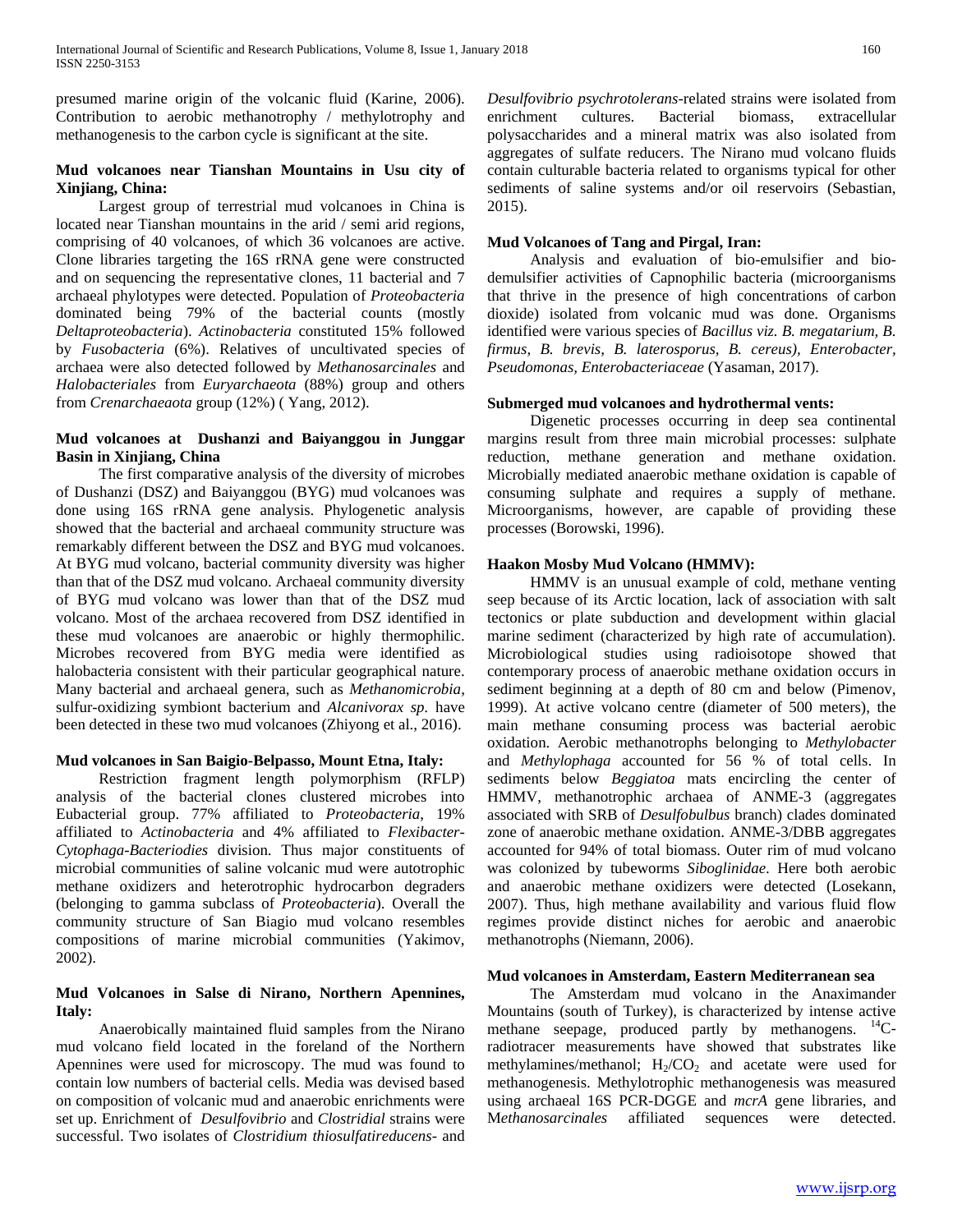Enrichments of methanogens showed the presence of *Methanococcoides* (Cassandre, 2012).

# **Hydrothermal mud vent underneath deep sea anoxic brine Lake Urania:**

 The deep sea hydrothermal mud vent of Urania can be considered to be most hostile environment for microbial growth owing to its depth (>3.3 meters beneath sea surface) and hypersalinity (5 to 10 times more salinity than seawater) along with deficiency of oxygen (due to lower penetration and temperature nearly equal to 45°C). Great genetic diversity was observed based on rRNA gene clone library analysis. The population was mostly dominated by members of yet uncultured organisms. Among the cultured representatives epsilon-*Proteobacteria* dominated followed by 18% population of delta-*Proteobacteria* (suggesting sulfate reduction as dominant process). Representatives of alpha-*Proteobacteria*, beta-*Proteobacteria*, *Actinobacteria*, *Bacteriods*, *Deinococcus-Thermus* group were also detected.

 Lower abundance of archaea was also noted of which dominating members belonged to Euryarchaeotes. MSBL-1 candidate (Mediterranean Sea Brine Lake Candidate division 1 of Euryarchaeotes) found to be 96%. DHVE-1 (Deep Sea Hydrothermal Vent group 1 of Euryarchaeotes) and ANME-1 were found to be as single colony representatives. Possibility of presence of novel microbes also exists. Diverse metabolic processes like aerobic / anaerobic heterotrophy, sulphide and methane dependent chemotrophy along with anaerobic oxidation of methane, sulphate and metal reduction were found to be active (Yakimov, 2007).

# **Hydrothermal mud vent underneath deep sea Mid-Atlantic Ridge (MAR):**

 Molecular investigation of microbial flora of an active black smoker at the Mid-Atlantic Ridge (MAR), in the rainbow field at 2275 meters depth was carried out. Microbial diversity detected using DGGE targeting the 16S rRNA gene showed presence of *Pyrococcus*, *Marinitoga*, *Bacillus*, *Thermococcus*, gamma-*Proteobacteria* and epsilon-*Proteobacteria*. The anaerobic bioreactor operating at temperature 90°C, pH 6.5 and sulphur as terminal electron acceptor was used. Of the detected diversity only *Thermococcus* could be cultivated (Postec, 2005).

# **Hydrothermal mud vents off Panarea Island, Italy**

 Total bacterial and archaeal population abundance at two shallow hydrothermal vents off Panarea island, Eolian Islands in Italy was found to be  $10<sup>5</sup>$  cells/ml. Presence of sulfur oxidizing bacteria was detected by PCR-DGGE analysis and cultivation dependent techniques. Phototrophs and chemolithotrophs were also detected. *Bacillus* and *Geobacillus* dominated the community. Members of epsilon-*Proteobacteria* like *Sulfurimonas denitrificans*, gamma-*Proteobacteria* like *Pseudomonas* and alpha-*Proteobacteria* like *Caulobacter* were detected. Members belonging to unculturables were found to be present in larger numbers (Maugeri 2009).

**Hydrothermal mud vents at Castro Seamount, Azores, Portugal**

 Bacterial diversity from shallow vents of D. Joao de Castro Seamount (DJCS) was studied using 16S rRNA gene analysis, FAME and RFLP. Presence of groups of bacteria like *Bacillus*, *Staphylococcus*, *Micrococcus*, *Halomonas*, *Pseudoalteromonas*, *Alcaligenes* and *Brevibacterium* was noted. Biomolecules produced by isolates showed optimum activity at higher temperatures nearly 70°C. Adaptive mechanisms to detoxify metals by  $H_2S$  production, catalase and oxidase production for decomposition of  $H_2O_2$  and  $O_2$  and capacity to survive in unfavorable conditions by sporulation was observed (Mohandass, 2012).

# **Hydrothermal mud vents at Loihi Seamount, Hawaii**

 The SSU rRNA genes were targeted for investigating the bacterial diversity associated with microbial mats in Pele's vents. Cluster of phylogenetically related OTUs related to *Thiovulum* species within the epsilon sub class of *Proteobacteria* accounted for 60.5%. A second cluster from gamma subclass of *Proteobacteria* affiliated to *Xanthomonas* sp. accounted for 27.1%. *Alteromonas* group and *Thiothrix* group accounted for 2.1% with endosymbiotic bacteria from *Bathymodiolus thermophilus* and *Calyptogena magnifica*. Members of *Myxobacterium* group were also detected (Moyer, 1995).

# **Subseafloor alkaline serpentine mud volcano of Mariana Forearc**

 In the ocean drilling programme at the serpentine mud volcano, south Chamorro seamount in Mariana Forearc, a novel alkalophilic, mesophilic bacteria was isolated. Growth temperature range of the isolates was  $10^{\circ}$ C to  $50^{\circ}$ C, pH 6.5 to 11.4, NaCl concentration of 0 to 21 % was noted. Facultative anaerobic growth, utilizing various complex substrates such as, hydrocarbons, carbohydrates, amino acids and organic acids was observed. The G+C contents was 57.5 mol% and phylogenetically the isolate belonging to *Marinobacter* genus and was named as *Marinobacter alkaliphilus* (Takai, 2005).

# **Submarine Volcano at Kolumbo, Hellenic Volcanic Arc, Greece**

 Illumina sequencing of bacterial and archaeal communities on active and inactive sulfide chimneys collected from the Kolumbo hydrothermal field was performed. A total of 56 bacterial and 3 archaeal phyla, 133 bacterial and 16 archaeal classes were detected. Thermophilic members of *Epsilonproteobacteria*, *Aquificae* and *Deltaproteobacteria* were dominant in active chimney communities. Inactive chimney communities were dominated by an OTU closely related to the archaeon *Nitrosopumilus* sp., and by members of *Gammaproteobacteria*, *Deltaproteobacteria*, *Planctomycetes* and *Bacteroidetes*. Overall, the inactive sulfide chimneys showed highly diverse and uniform microbial communities, in contrast to the active chimney communities (Christos A. Christakis, 2017).

## **Bacterial diversity of mud volcanoes around the globe**

| No. | Mud volcano | <b>Reported diversity</b> | <b>Reference</b> |  |
|-----|-------------|---------------------------|------------------|--|
|     | Kolumbo     | Nitrosopumilus<br>sp.,    | Christos<br>A.   |  |
|     | submarine   | Gammaproteobacteria,      | Christakis.      |  |
|     | volcano.    | Deltaproteobacteria,      | 2017             |  |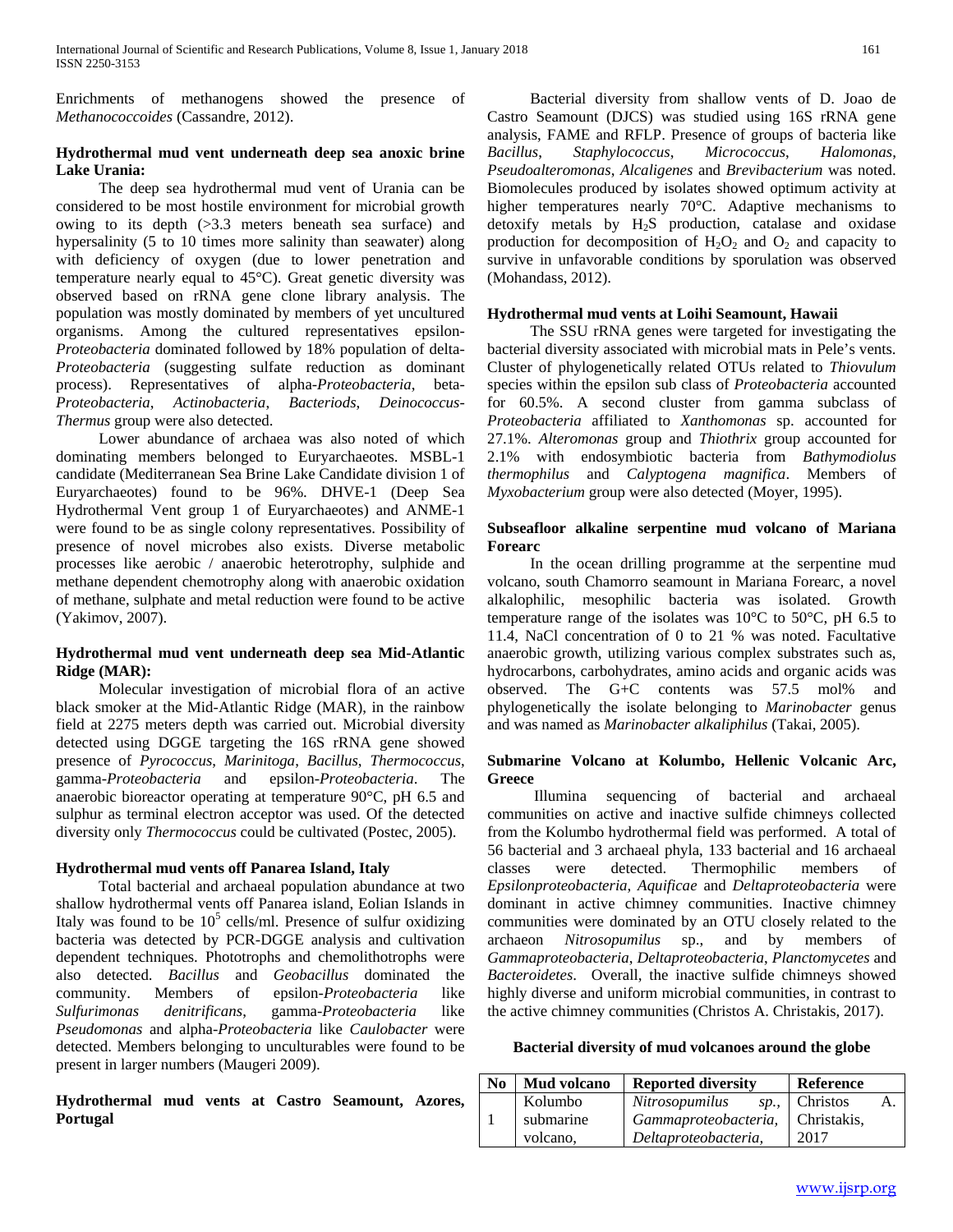|                | South Aegean<br>Sea, Greece                                                                                  | Planctomycetes<br>and<br>Bacteroidetes.                                                                                       |                                 |    |                                                                  | MSBL1, Deinococcus-<br><b>Thermus</b>                                                                                         |                                 |
|----------------|--------------------------------------------------------------------------------------------------------------|-------------------------------------------------------------------------------------------------------------------------------|---------------------------------|----|------------------------------------------------------------------|-------------------------------------------------------------------------------------------------------------------------------|---------------------------------|
| $\overline{c}$ | Tang<br>and<br>Pirgal<br>mud<br>volcano, Iran                                                                | Bacillus (megatarium,<br>firmus,<br>brevis,<br>laterosporus, cereus),<br>Enterobacter,<br>Pseudomonas,<br>Enterobacteriaceae. | Yasaman, 2017                   | 12 | Paclele<br>Mici<br>Mud Volcano,<br>Romania                       | Deltaproteobacteria.<br>Bacteroides-Cytophaga<br>group,<br>Deltaproteobacteria,<br>Gammaproteobacteria,<br>Methanosarcinales. | Karine, 2006                    |
| 3              | Dushanzi and<br>Baiyanggou in<br>Junggar<br>Basin,<br>Xinjiang,<br>China                                     | Halobacteria,<br>Methanomicrobia,<br>Alcanivorax sp                                                                           | Zhiyong, 2016                   | 13 | Hydrothermal<br>mud vent at<br>Atlantic<br>Mid<br>ridge, Iceland | Bacillus,<br>Epsilonproteobacteria,<br>Gammaproteobacteria,<br>Marinitoga,<br>Pyrococcus,<br>Thermococcus.                    | Postec, 2005                    |
| 4              | Salse<br>di<br>Nirano,<br>Northern<br>Apennines,<br>Italy                                                    | Clostridium,<br>Desulfovibrio.                                                                                                | Sebastian<br>Kokoschka,<br>2015 | 14 | Alkaline<br>serpentine<br><b>MV</b><br>of<br>Mariana<br>Forearc  | Marinobacter.                                                                                                                 | Takai, 2005                     |
| 5              | Xinjiang<br>China                                                                                            | Actinobacteria,<br>Crenarchaeotes<br>Deltaproteobacteria,<br>Euryarchaeotes<br>Fusobacteria,<br>Halobacteriales               | Yang, 2012                      | 15 | San Baigio -<br>Belpasso,<br>Italy<br>Hydrothermal               | Actinobacteria,<br>Flexibacter-<br>Cytophaga-<br>Bacteroides,<br>Gammaproteobacteria.<br>Alteromonas,                         | Yakimov,<br>2002<br>Moyer, 1995 |
| 6              | Baratang<br>Island,<br>Andaman,<br>India                                                                     | Methanosarcinales.<br>Lutibaculum<br>baratangense.                                                                            | P. Anil Kumar,<br>2012          | 16 | mud vents at<br>Loihi<br>Seamount<br>Hawaii                      | Bathymodiolus,<br>Calyptogena,<br>Epsilonproteobacteria,<br>Gammaproteobacteria,<br>Myxobacteria,                             |                                 |
| 7              | Mud<br>volcanoes<br>in<br>Amsterdam,<br>Eastern<br>Mediterranean<br>sea, Europe                              | Methanosarcinales,<br>Methanococcoides.                                                                                       | Cassandre, 2012                 |    |                                                                  | Thiovulvum.<br>DHVE: Deep Sea Hydrothermal Vent group 1; MSBL:<br>Mediterranean Sea brine Lake Candidate division 1.          |                                 |
| 8              | Hydrothermal<br>mud vents at<br>Castro<br>Seamount<br>Portugal                                               | Alcaligenes,<br>Bacillus,<br><b>Brevibacterium</b><br>Halomonas,<br>Micrococcus,<br>Pseudoalteromonas,<br>Staphylococcus.     | Mohandass,<br>2012              |    |                                                                  |                                                                                                                               |                                 |
| 9              | Hydrothermal<br>mud vents off<br>Panaria<br>islands, Italy                                                   | Alphaproteobacteria,<br>Bacillus,<br>Epsilonproteobacteria,<br>Gammaproteobacteria,<br>Geobacillus.                           | Maugeri, 2009                   |    |                                                                  |                                                                                                                               |                                 |
| 10             | Haakon<br>Mosby<br>mud<br>volcano,<br><b>Barents</b><br>sea,<br>Norway<br>and<br>Russia (Basin<br>countries) | Aerobic and Anaerobic<br>methane<br>oxidizers,<br>Beggiatoa,,<br>Desulphobulbus,<br>Methylophaga.                             | Losekann,<br>2007               |    |                                                                  |                                                                                                                               |                                 |
| 11             | brine<br>Anoxic<br>mud<br>vent,<br>Urania                                                                    | <b>ANME</b><br>1.<br>Alphaproteobacteria<br>Actinobacteria,<br>Bacteriods, DHVE 1,                                            | Yakimov, 2007                   |    |                                                                  |                                                                                                                               |                                 |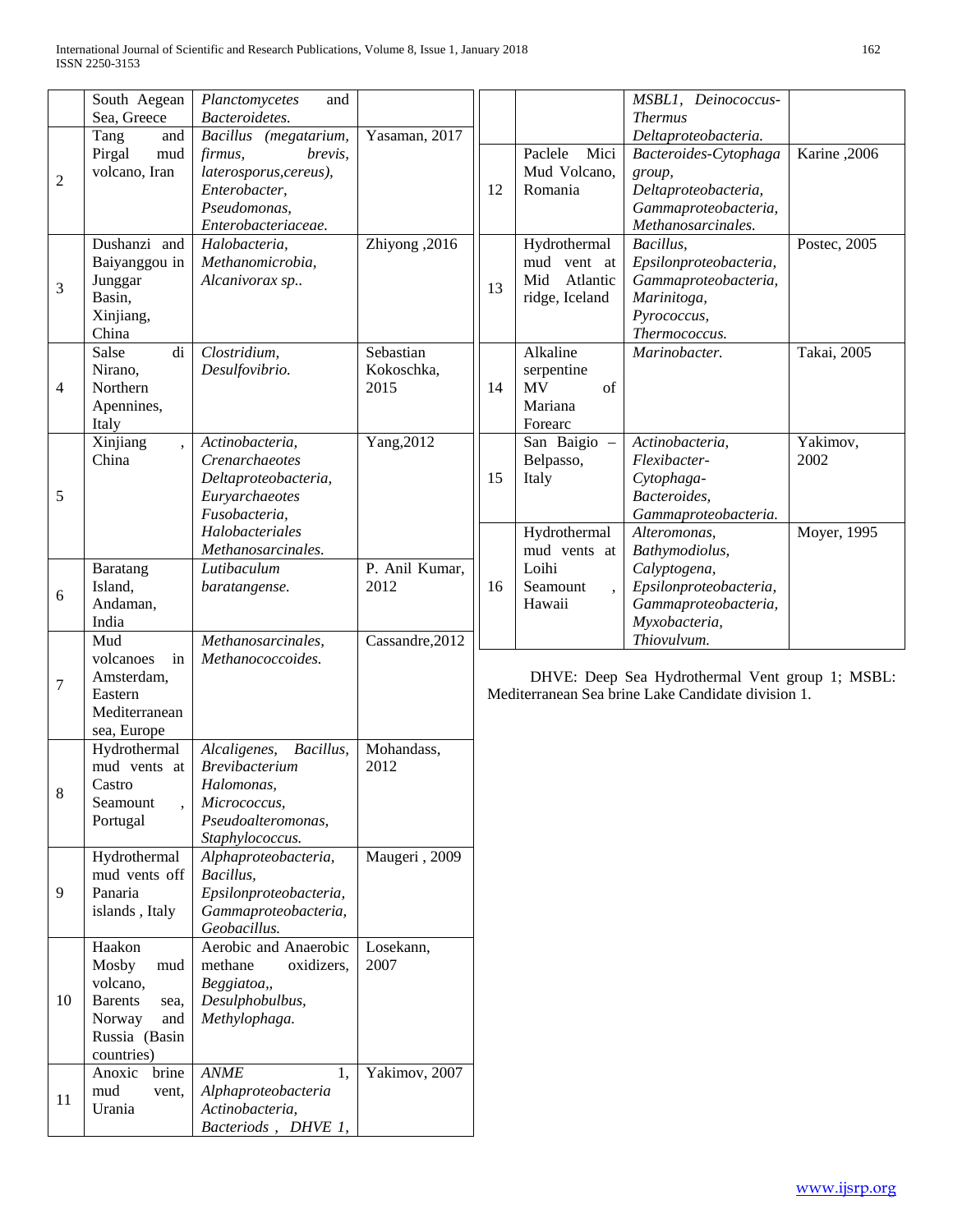#### III. CONCLUSION

 Over the last decade or so the speed of detection of microbes has increased drastically, as the focus has shifted from traditional cultivation based approach to cultivation independent approach. The advent of next generation sequencing technology has further revolutionalised the biodiversity studies. Unique ecosystems like mud volcanoes which were difficult to study previously have now been studied to a greater extent. New groups of bacteria and archaea are being detected and tried to cultivate. Coexistence of obligate anaerobes like methanogens with microaerophilic microbes like *Pseudomonads*, autotrophic organisms like *Thiobacillus* with heterotrophs like *Bacillus* definitely makes the ecosystem a unique location. This coexistence in nature may exist in micro-environmental form. Further investigation on these lines is essential to completely understand the complex interactions amongst these microbes.

#### ACKNOWLEDGEMENT

The authors acknowledge Dr. P. K. Dhakephalkar, Agharkar Research Institute, Pune, India, for his constant help.

#### **REFERENCES**

- [1] Achim J. Kopf. Significance of mud volcanism. Reviews of geophysics.40:2, 1-52
- [2] Karine Alain and Joel Querellou. 2009. Cultivating the uncultured: limits, advances and future challenges. Extremophiles. 2000.13: 583-594.
- [3] [Baker GC,](https://www.ncbi.nlm.nih.gov/pubmed/?term=Baker%20GC%5bAuthor%5d&cauthor=true&cauthor_uid=15046575) [Cowan DA.](https://www.ncbi.nlm.nih.gov/pubmed/?term=Cowan%20DA%5bAuthor%5d&cauthor=true&cauthor_uid=15046575) 16 S rDNA primers and the unbiased assessment of thermophile diversity.**Biochem Soc Trans.** 2004. 32:218-21.
- [4] Borowski WS, Paull CK and Ussler W. Marine pore water sulphate profiles indicate insitu methane flux from underline gas hydrate. Geology1996. 24:655-688.
- [5] Cassandre Sara Lazar1, R. John Parkes, Barry A. Cragg, Stephane L'Haridon, Laurent Toffin. Methanogenic activity and diversity in the centre of the Amsterdam Mud Volcano, Eastern Mediterranean Sea. FEMS Microbiology Ecology. 2012. Volume 81, Issue 1, Pages 243–254.
- [6] D.P. Chandler, F.J. Brockman, T.J. Bailey, J.K. Fredrickson. Phylogenetic diversity of archaea and bacteria in a deep subsurface paleosol. Microbial Ecology, 1998. 36:37–50.
- [7] Chellandi Mohandass, Raju Rajasabapathy, Chinnarajan Ravindran, Ana Colaco, Ricardo Serrao Santos, Ram Murthi Meena. Bacterial diversity and their adaptations in shallow water hydrothermal vent at DJCS, Azores, Portugal. Cah.Biol. Mar.2012.. 53:65-76.
- [8] Christos A. Christakis, Paraskevi N. Polymenakou, Manolis Mandalakis, Paraskevi Nomikou, Jon Bent Kristoffersen, Danai Lampridou, Georgios Kotoulas, Antonios Magoulas. Microbial Community Differentiation between Active and Inactive Sulfide Chimneys of the Kolumbo Submarine Volcano, Hellenic Volcanic Arc. 2017. Extremophiles.
- [9] Craig L Moyer, Fred C Dobbs and David M Carl. Phylogenetic diversity of the bacterial community from microbial mat at an active hydrothermal vent system, Loihi Seamount, Hawaii. Applied Environmental Microbiology. 1995. 61(4): 1555-1562.
- [10] D.W.E. Hone, S.H.Mahony, R.S.J.Sparks, K.T. Martin. Cladistic analysis applied to the classification of volcanoes. Bull volcanology . 2007. 70:203- 220.
- [11] Demirjian DC, Francisco MV and Cassidy CS. Enzymes from extremophiles. Current opinion in chemical biology. 2001.5: 144-151.
- [12] Paul V Dunlap. Microbial Diversity. Encyclopaedia of biodiversity.2001.4:199-205.
- [13] Fitch and Marguliash. Construction of phylogenetic trees. Science. 1967. 155:3760, 279-284
- [14] Georgee Fox, Lindaj Magrum, Williame Balch, Ralphs Wolfe and Carl R. Woese. Evolution. 1977. Vol.74, No.10, 4537-4541.
- [15] Gary J Olsen and Carl R. Woese. Ribosomal RNA: A key to Phylogeny. FASEB J. 1993. 7:113-123.
- [16] Gould SJ. Full house. Three Rivers Press. New York. 1996.
- [17] Head IM, Saunders JR, Pickup RW. Microbial evolutions, diversity and ecology: a decade of ribosomal RNA analysis of uncultivated microorganisms. Microbial Ecology. 1998. 35: 1-21.
- [18] Hong-Mei Yang, Kai Lou, Jian Sun, Tao Zhang and Xiao-Long Ma. Prokaryotic diversity of an active mud volcano in the Usu city of Xinjiang, China. Journal of Basic Microbiology.2012. 52: 79-85
- [19] J. Rajendhran, 2011- J. Rajendhran, P. Gunasekaran. Microbial phylogeny and diversity: Small subunit ribosomal RNA sequence analysis and beyond. Microbiological Research 2011.166; 99-110.
- [20] Kalinko M. Mud volcanoes, reasons of their origin, development and fading (in Russian).VNIGRI 1964. 40:30-54
- [21] Karine Alain, Thomas Holler, Florin Musat,Marcus Elvert, Tina Treude and Martin Kruger. Microbiological investigation of methane and hydrocarbon discharging mud volcanoes in the Carpathian Mountains, Romania. Environmental microbiology. 2006. 8(4):574-590.
- [22] Ken Takai, Craig L Moyer, Masayuki Miyazaki, Yuichi Nogi, Hisako Hirayama, Kenneth H. Nealson Koki Horikoshi. *Marinobacter alkaliphilus* sp. nov., a novel alkalophilic bacterium isolated from subseafloor alkaline serpentine mud from Ocean Drilling Program Site 1200 at South Chamorro Seamount, Mariana Forearc. Extremophiles. 2005. 9:17-27.
- [23] Kirk, 2004- Kirk JL, Beaudette LA, Hart M, Moutoglis P, Klironomos JN, Lee H, Trevors JT. Methods of studying soil microbial diversity. Journal of Microbiological Methods 2004. 58:169-188.
- [24] Lyobomir I. Dimitrov. Mud volcanoes- a significant source of atmospheric methane.Geo-Mar Lett. 2003. 23:155-161.
- [25] Malik JN, Murty CVR, M. EERI and Durgesh C Rai. Landscape changes in the Andaman and Nicobar Islands (India) after the december 2004 Great Sumatra earthquake and Indian ocean tsunami. Earthquake Spectra. 2006. 22(S3):S43-S66.
- [26] Michail M. Yakimov, Laura Giuliano, Simone Cappello, Renata Denaro, Peter N. Golyshin. Microbial community of a Hydrothermal Mud Vent underneath the Deep-Sea Anoxic Brine Lake Urania (Eastern Mediterranean). Orig Life Evol Biosph, 2007. 37:177-188.
- [27] Molin J, Molin S. CASE: Complex adaptive system ecology. In:Jones, JG (Ed.) advances in microbial ecology. 1997. 15:27-79.
- [28] Mottl M.J. Pore waters from serpentinite seamounts in the Mariana and Izu-Bonin forearcs, leg 125: Evidence for volatiles from the subducting slab, in Proceedings ODP, Scientific results, Leg 1992. 125, pp.373-386, Ocean drill. Program, College station, Tex.
- [29] Ken Takai, Craig L Moyer, Masayuki Miyazaki, Yuichi Nogi, Hisako Hirayama, Kenneth H. Nealson Koki Horikoshi. *Marinobacter alkaliphilus* sp. nov., a novel alkalophilic bacterium isolated from subseafloor alkaline serpentine mud from Ocean Drilling Program Site 1200 at South Chamorro Seamount, Mariana Forearc. Extremophiles. 2005.9:17-27.
- [30] Muyzer G, Waal ECD, Uitterlinden AG. Profiling of complex microbial populations by denaturing gradient gel electrophoresis analysis of polymerase chain reaction amplified genes coding for 16S rRNA. Applied and Environmental Microbiology. 1993. 59:695-700.
- [31] Niemann H., Losekann, D.,de Beer, M.Elvert, T.Nadalig, K.Knitell, R.Amann, E.J.Sauter,M. Schluter,M., Klages, J.P.,Foucher and A.Boetius. Novelmicrobial communities of the HMMV and their role as a methane sink. Nature . 2006. 443:854-858.
- [32] Nusslein K, Tiedje JN. Soil microbial community shift correlated with change from forest to pasture vegetation in a tropical soil. Applied and Environmental Microbiology. 1999. 65:3622-3626.
- [33] P. Anil Kumar, T. N. R. Srinivas, P. Manasa, S. Madhu and S. Shivaji. Lutibaculum baratangense gen. nov., sp. nov., a proteobacterium isolated from a mud volcano. International Journal of Systematic and Evolutionary Microbiology. 2012. 62, 2025–2031.
- [34] Pimenov NV, Savvichev AS, Rusnov II, Lein A YU, Egorov AV, Gebruk AV, Moskalev LI and Vogt P. Microbial processes of carbon cycle as the base of food chain of HMMV benthic community. Geomarine letters 1999. 19:89-96.